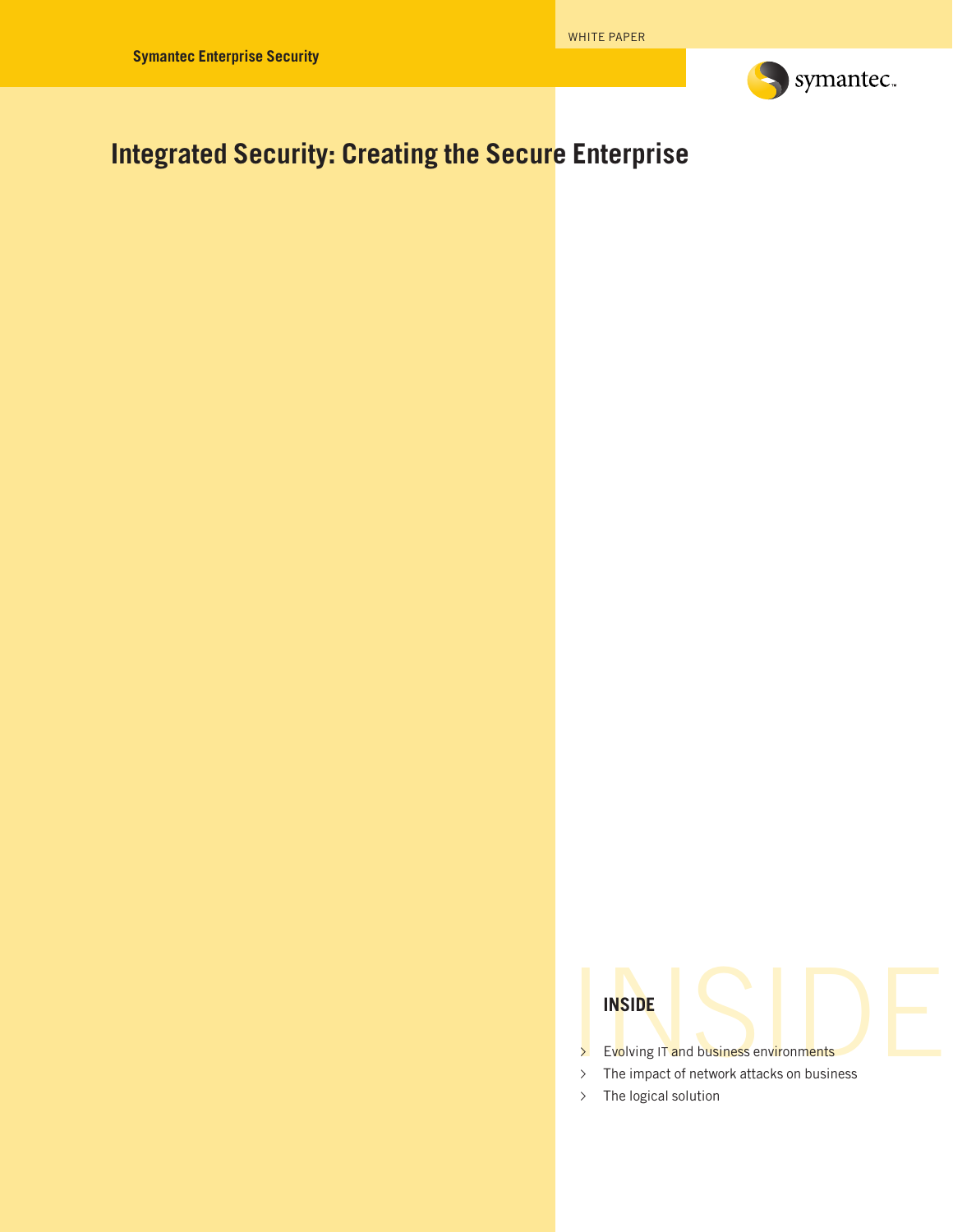# **Contents**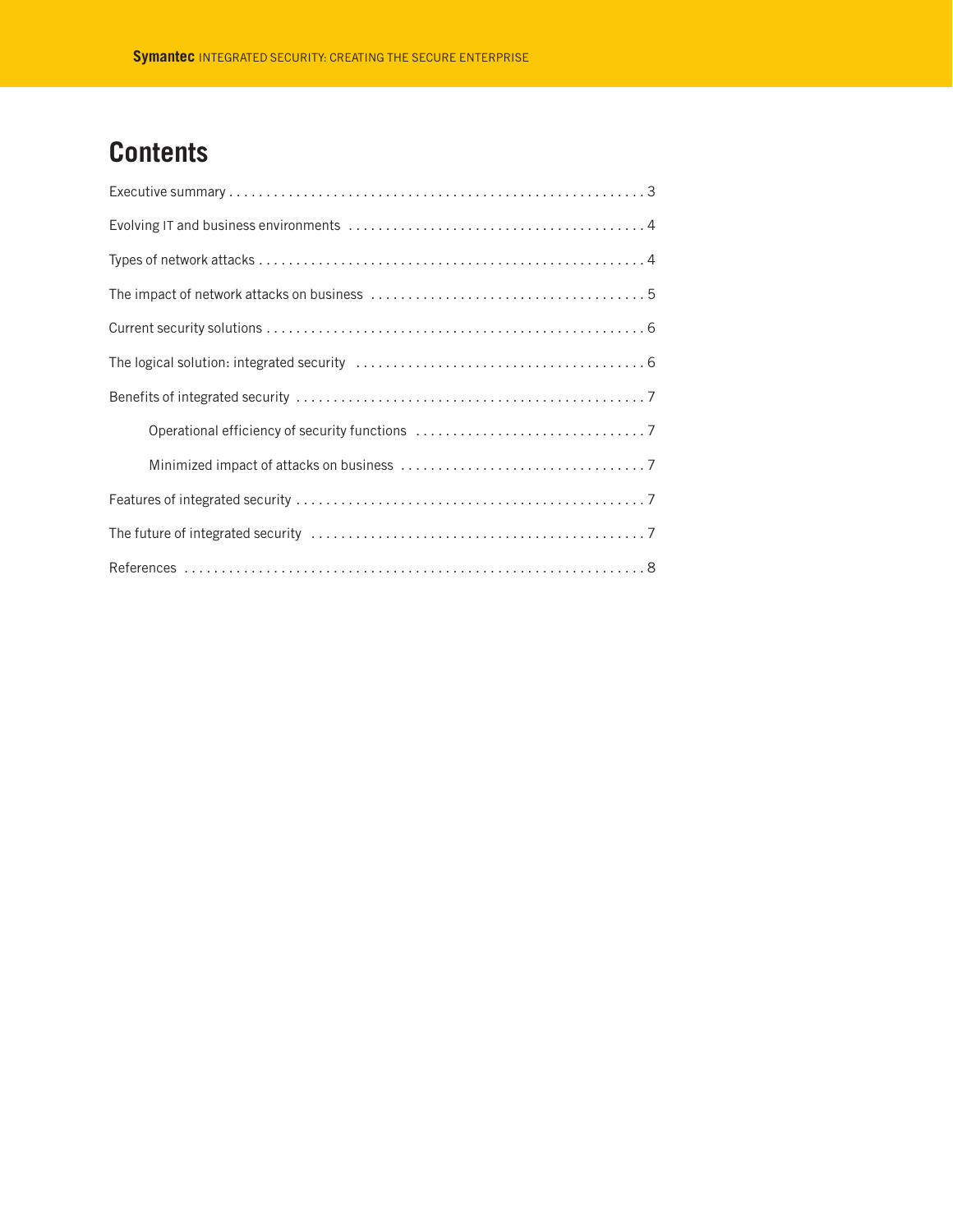#### √ **Executive summary**

As organizations become more dependent on their networks for business transactions, external data sharing, and simple day-to-day communications, the need increases for these networks to be more accessible and operational. But as accessibility to the network becomes easier, so does gaining access to the critical data they are storing. The challenge is to ensure that the right people gain access and the wrong people do not, making the role of information security even more critical to enabling today's businesses. Yet, current security solutions are typically comprised of multiple point products, resulting in a lack of interoperability, manageability, and a higher cost of ownership.

The concept of integrated security is emerging as an effective approach to address the new challenges facing e-businesses. This method combines multiple security technologies with policy compliance, customer management, service and support, and advanced research for complete protection. By adopting a comprehensive strategy that holistically addresses security at each tier of the network (i.e., client, server, and gateway), organizations are able to reduce costs, improve manageability, enhance performance, tighten security, and reduce risk of exposure. An integrated security approach offers the most effective security posture at the optimal cost-benefit ratio, compared to multiple point product security implementations. This paper provides an overview of the key drivers behind this shift toward integrated security, including the growing sophistication of network attacks; summarizes the business impact of attacks on networks that are not employing integrated security; and describes the key elements and benefits of an integrated security solution.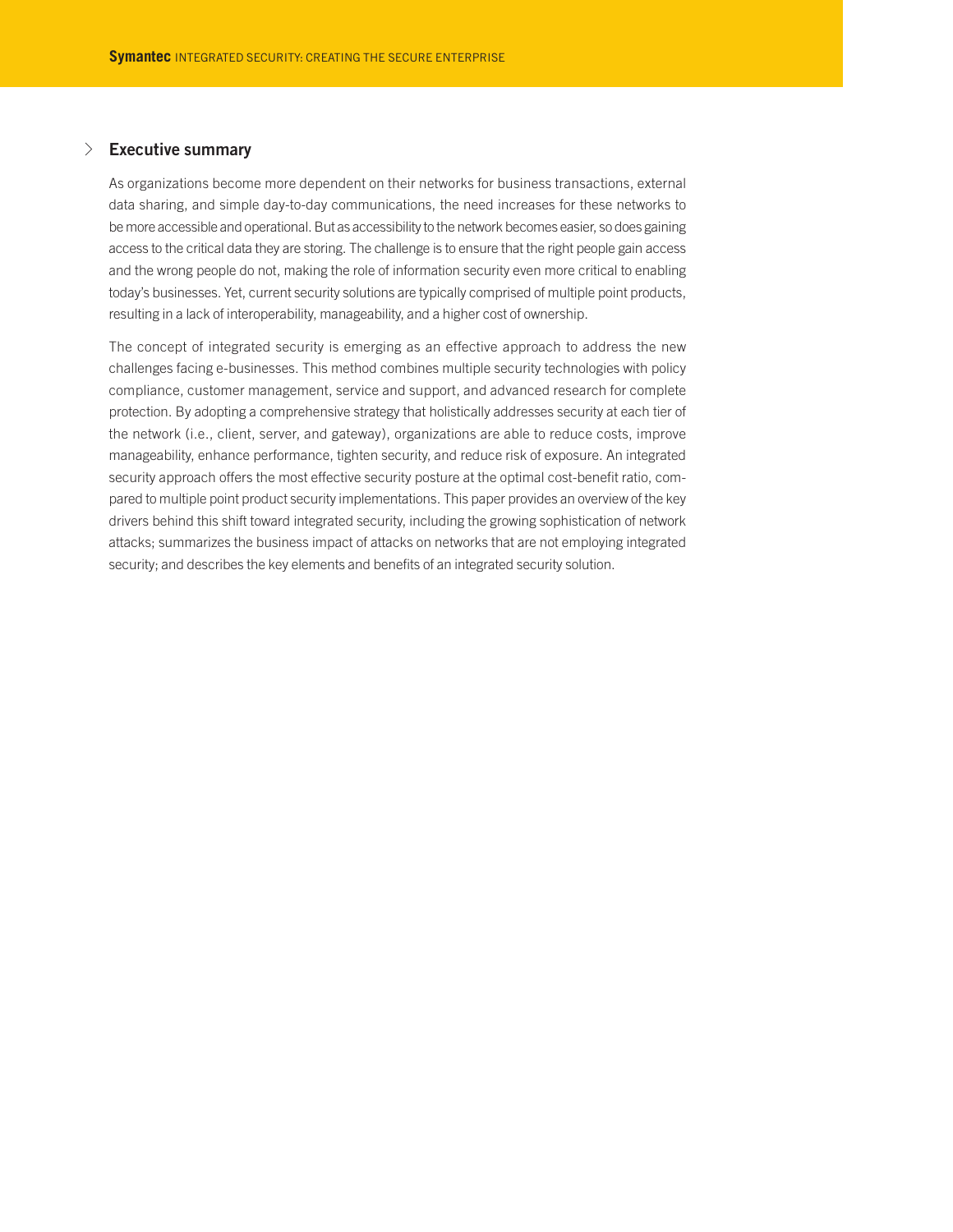### √ **Evolving IT and business environments**

The ability to have open communications and collaborations among company stakeholders, including customers, employees, suppliers, partners, contractors, and telecommuters is required in an enterprise network environment.

The gateway, server, and client layers of the network are interconnected to meet the needs of the hyper-connected firm. This means that business-critical information resides at multiple levels in the internal network, each of which requires its own protection. While IT personnel have traditionally focused on centralized security at the data-center level, they now have to address the ever-expanding definition of the network reach and corresponding security requirements.

At the same time, threats to the network have become increasingly sophisticated. Advanced attacks employ multiple methods to propagate, as well as discover and exploit, network vulnerabilities.

Although information security is not a core competency of most organizations, it is clearly a requirement for transacting online business. Security thus becomes a key business enabler, not simply an IT option. For this reason, information security is receiving a growing amount of scrutiny from higher-level executives, such as CIOs, who are interested in how security will assist the enterprise in achieving business goals, not necessarily how the technology works. From a security standpoint, executive goals include the following:

- Implementing solutions that ensure openly robust, yet secure network infrastructures to protect information assets and to ensure business continuity
- Keeping pace with the changing requirements of e-business (e.g., high network availability, data integrity, and privacy) and the corresponding security threats
- Meeting logging, reporting, auditing, and compliance requirements
- Facing these challenges with limited resources at lower cost
- Selecting solutions that maximize employee productivity, including that of the IT department (e.g., ease of security solution administration and management)

# √ **Types of network attacks**

Many types of network attacks exist, each with its own varying degree of impact. Common types of threats include:

- MALICIOUS CODE ATTACKS These types of attacks, capable of damaging or compromising the security of individual computers as well as entire networks, are usually viruses, worms, and Trojan horses that hide within files or programming code only to self-replicate, self-propagate, or be spread by unknowing computer users
- DENIAL-OF-SERVICE (DOS) ATTACKS Capable of disabling a single computer or entire networks, DoS attacks are explicit hacker attempts with the sole intention of keeping legitimate users of a network from using that service and/or to disrupt normal business operations. Examples include attempts to"flood"a network, thereby blocking legitimate network traffic, and attempts to disrupt connections between two machines, thus preventing access to a service.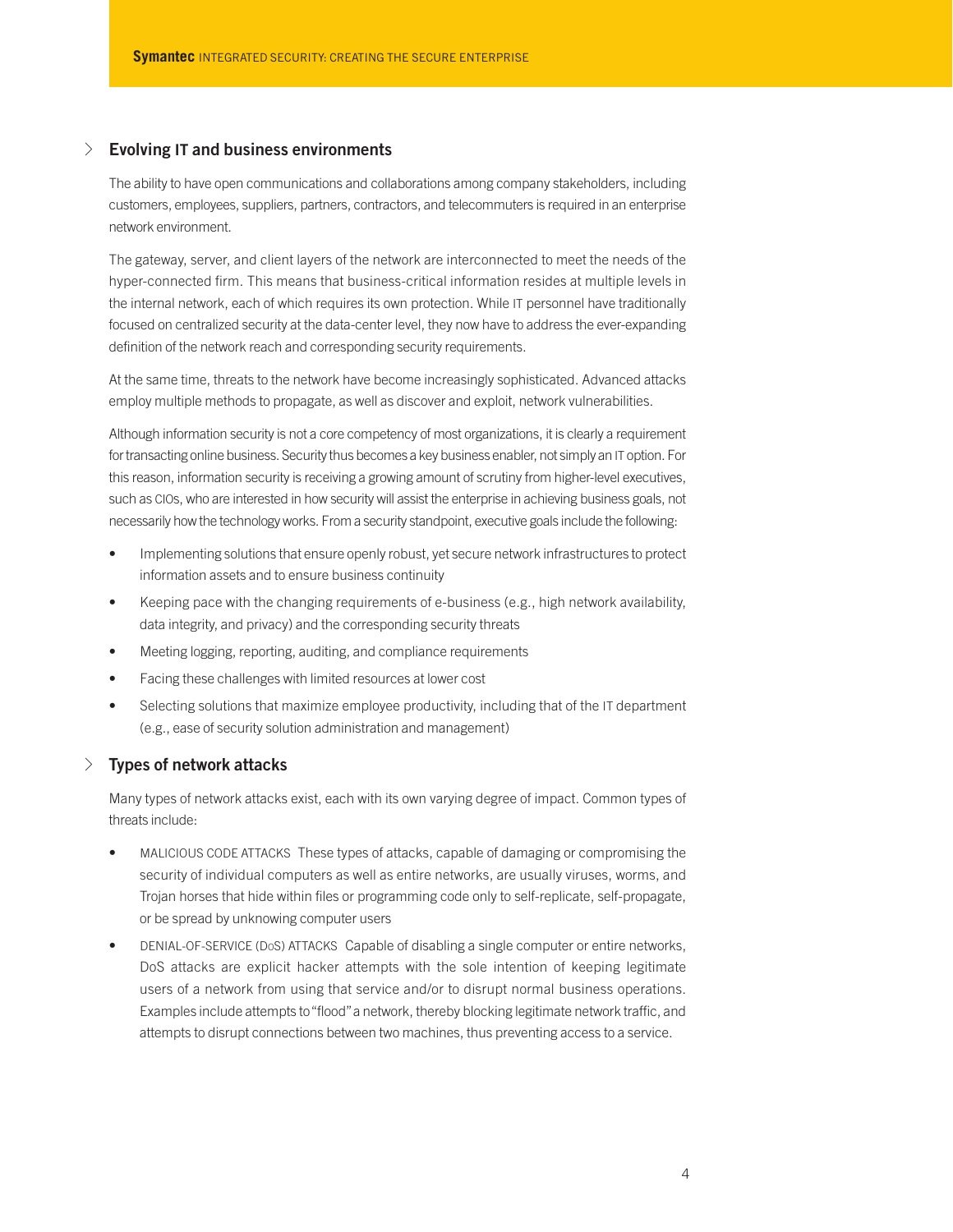- UNAUTHORIZED ACCESS: INTERNAL AND EXTERNAL HACKING A hacker is someone who is able to gain access and control over computers, information, and technology without proper authority. By exploiting security vulnerabilities in an organization's network, a hacker can gain access to important network or data resources for purposes of removal, duplication, or even destruction of proprietary assets. Whether the culprit is a disgruntled employee, contractor, or anonymous outsider, the invasion can lead to company downtime, cleanup costs, and/or the often unrecoverable cost of stolen proprietary data.
- BLENDED THREATS These threats combine the characteristics of viruses, worms, Trojan horses, and/or malicious code with server and Internet vulnerabilities to initiate, transmit, and spread an attack. By utilizing multiple methods of attack and self-propagation, blended threats can spread rapidly and cause widespread damage. Blended threats, such as Nimda and CodeRed, are designed to exploit the vulnerabilities of security technologies working independently from one another.

#### √ **The impact of network attacks on business**

Network attacks range from easy-to-quantify consequences such as interrupted business operations, to losses that are difficult to calculate (e.g. damaged brand equity). Other consequences of network attacks may include:

- INTERRUPTION OF BUSINESS OPERATIONS Downtime due to an attack results in lost productivity and revenues, and the costs associated with restoring a hacked network can increase the overall financial impact of an attack. Once attacked, an organization typically deploys a cleanup team to enable customers, employees, and partners to resume business as soon as possible. Not only is business brought to a halt until a fix is implemented, but the cleanup team is pulled away from its daily duties, compounding productivity loss.
- LEGAL LIABILITY AND POTENTIAL LITIGATION Organizations that have been hacked may find themselves in court as a defendant or key witness. Companies required to comply with privacy and security regulations, such as health care organizations and financial institutions, may need to demonstrate their due diligence in minimizing their exposure to network attacks. This process is a drain on both employee productivity and company cash flow.
- REDUCED ABILITY TO COMPETE Information is often considered a company's most valuable asset (70% or more of a company's value resides in its intellectual property assets)<sup>1</sup>, the loss or theft of that data can pose serious consequences, even rendering the company's market position untenable. According to the 2002 CSI/FBI Computer Crime and Security Survey, the most serious financial losses due to security breaches included theft of proprietary information (26 respondents reported losses over \$170,000,000) 2 .
- DAMAGE TO BRAND EQUITY Damage to a company's brand may assume various forms, each of them capable of degrading a company's position in the marketplace. For example, companies who have had customer data (such as credit card information) stolen and publicly displayed on other web sites have a hard time restoring customer confidence in their brand.

<sup>1</sup> "Trends in Proprietary Information Loss" survey report, American Society for Industrial Security and PricewaterhouseCoopers, 1999.

<sup>&</sup>lt;sup>2</sup> Richard Power, Computer Security Institute, "Computer Security Issues and Trends," 2002 CSI/FBI Computer Crime and Security Survey.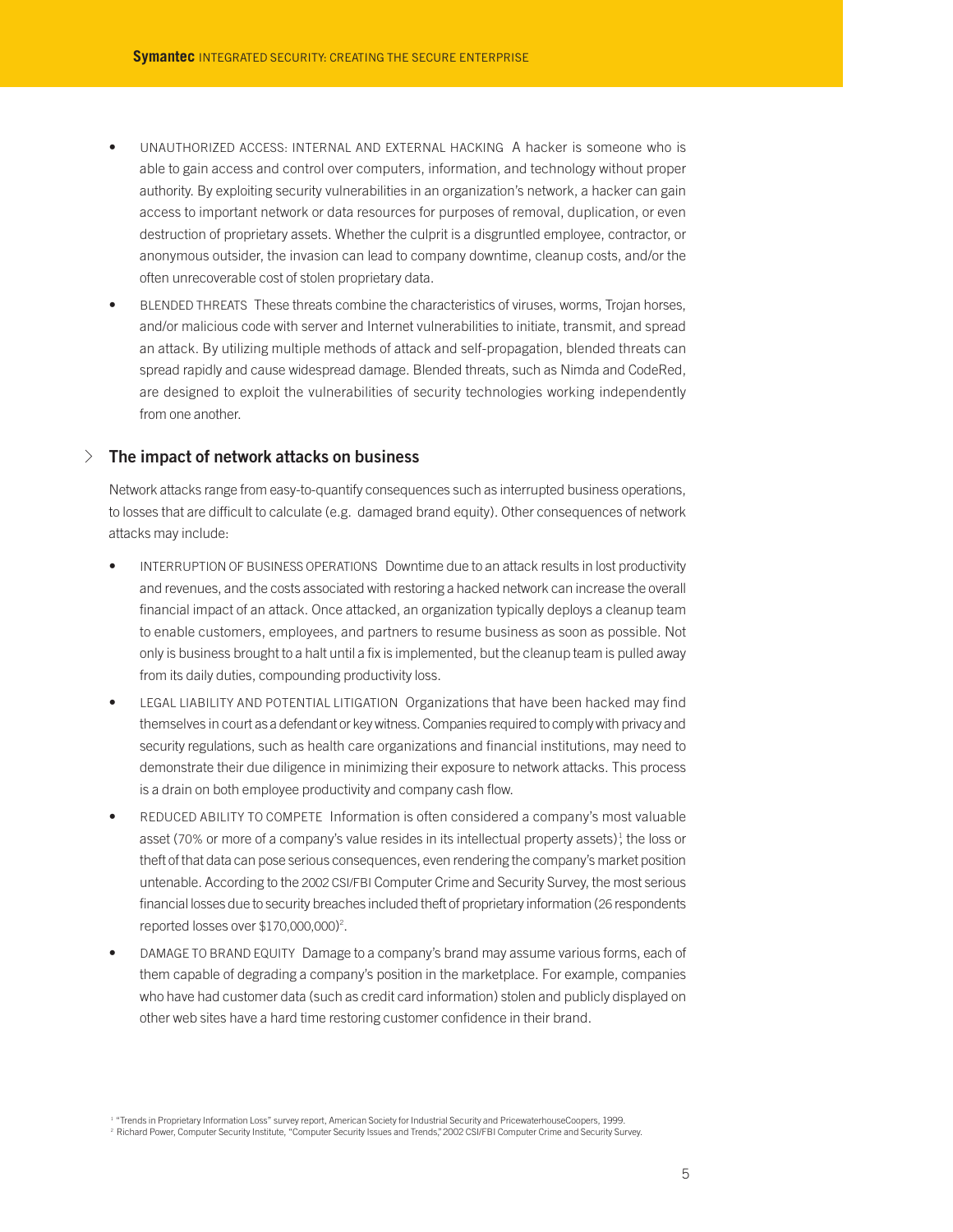# √ **Current security solutions**

Current security solutions typically consist of multiple point products. These are products that must be purchased, installed, deployed, managed, and updated separately. With this approach, IT managers need to address problems related to the lack of interoperability between each of the products. Protection is usually not comprehensive because cross-vendor interoperability issues often allow threats to slip through the cracks, compromising security. What's more, when an outbreak occurs, the "fixes" that each vendor provides must be tested and verified across the various technologies. This can slow response to attacks, potentially increasing the costs that are incurred. Independent point products can also degrade network performance; since the products were not designed to work together, they present more of a performance hit. More generally, multiple point products that are not integrated cannot be effectively managed, which helps raise IT administration and support costs.

The implications of current security solutions include inefficiencies, disappointing results (e.g., lower than anticipated risk mitigation and loss of customer and market trust), and a higher cost of ownership. In addition to providing inadequate protection against blended threats, current products require labor intensive implementation and configuration. These products are part of an enterprise security posture that may be difficult to understand and which provide little insight into security planning and performance.

# √ **The logical solution: integrated security**

Integrated security provides a comprehensive, holistic security system that addresses the challenges and opportunities of today's networked enterprises. This security method combines multiple security technologies with policy compliance, management, customer service and support, and advanced research, for complete protection. It uses the principles of defense in depth and employs complementary security functions at multiple levels within the IT infrastructure.

By combining multiple security functions, integrated security can more efficiently protect against a variety of threats at each tier to minimize the effects of network attacks. Key security technologies that can be integrated include:

- FIREWALLS Control all network traffic by screening the information entering and leaving a network (or portion of a network) to help ensure that no unauthorized access to computers and/or the network occurs
- INTRUSION DETECTION Detects unauthorized access and provides alerts and reports that can be analyzed for patterns and planning
- CONTENT FILTERING Identifies and eliminates unwanted traffic
- VIRTUAL PRIVATE NETWORKS (VPN) Secure connections beyond the perimeter, enabling organizations to safely communicate with other networks across the Internet
- VULNERABILITY MANAGEMENT Enables assessments of a network's security position by uncovering security gaps and suggesting improvements
- VIRUS PROTECTION Protects against viruses, worms, and Trojan horses

Individually, these security technologies can be cumbersome to install and generally are difficult and expensive to manage and update. When integrated into a single solution, however, they offer more comprehensive protection while reducing complexity and cost.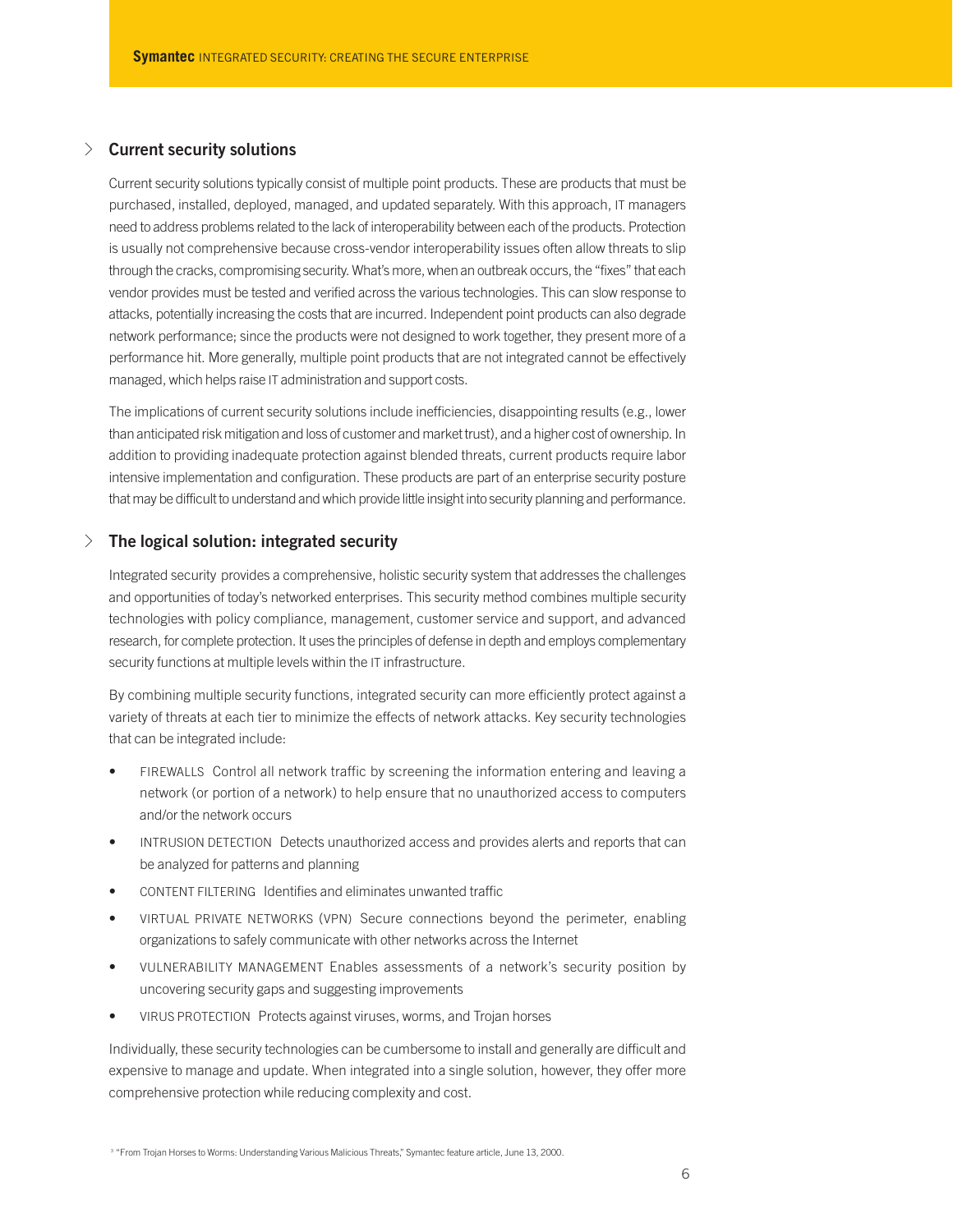In most enterprises, a variety of individual security products from different vendors have probably been implemented as network security has evolved. Enterprises are thus likely to gradually migrate to an integrated security solution, to ensure the interoperability and integration of competing security products at each network tier. Such a phased approach will initially involve the integration of a subset of security functions.

#### √ **Benefits of integrated security**

#### OPERATIONAL EFFICIENCY OF SECURITY FUNCTIONS

Integrated security reduces the need to purchase, install, update, and manage multiple security products from multiple vendors or address interoperability issues between various vendors' products at each network tier. Such a solution enables reallocation of IT personnel to other strategic projects while maximizing the productivity of the often overburdened IT department, improving security manageability overall.

#### MINIMIZED IMPACT OF ATTACKS ON BUSINESS

Since an integrated security solution can be implemented at all network tiers, it offers greater protection of proprietary assets. Integrated security allows for uninterrupted business operations, promotes employee productivity, maximizes revenues, and minimizes the possibility of litigation.

## √ **Features of integrated security**

Due to the rapid evolution of threats, security is a constant moving target. As a result, security is only as effective as the most recent update of virus and other software. By applying a uniform approach to systems and devices that contain business-critical and sensitive information assets, organizations can ensure the integrated updating of virus pattern files, intrusion detection signatures, firewall configurations, and the other critical aspects of a security system.

Technology alone does not address security issues. An integrated security solution works best when built upon strong policies and procedures and supplemented by appropriate personnel and physical security measures. Solid security policy and standards define what needs to be protected, who is granted access, and the reason access is required. High-level support in the organization for the security policy, as well as employee awareness, helps ensure successful policy adoption.

An integrated security strategy improves the overall security posture of the network in a way not possible via implementation of individual products from many different of vendors. Whether security is handled in-house or outsourced, ensuring that all of these features are in place is vital to maintaining a secure critical infrastructure.

#### √ **The future of integrated security**

Organizations can now benefit from integrated security in a variety of ways, including improved efficiency of security functions, minimized business impact of attacks, and an improved overall security posture. In fact, companies that adopt an integrated security strategy today will be in the best position to take advantage of the next stage of integrated security, whereby all network tiers will be integrated and centrally managed. Through this enterprise-wide integration of security, administrator resources will be optimized, as installation, reporting, and updates will be possible from a single console. This management capability will further improve protection, while reducing the administrative, support, and ownership costs typically associated with enterprise security.